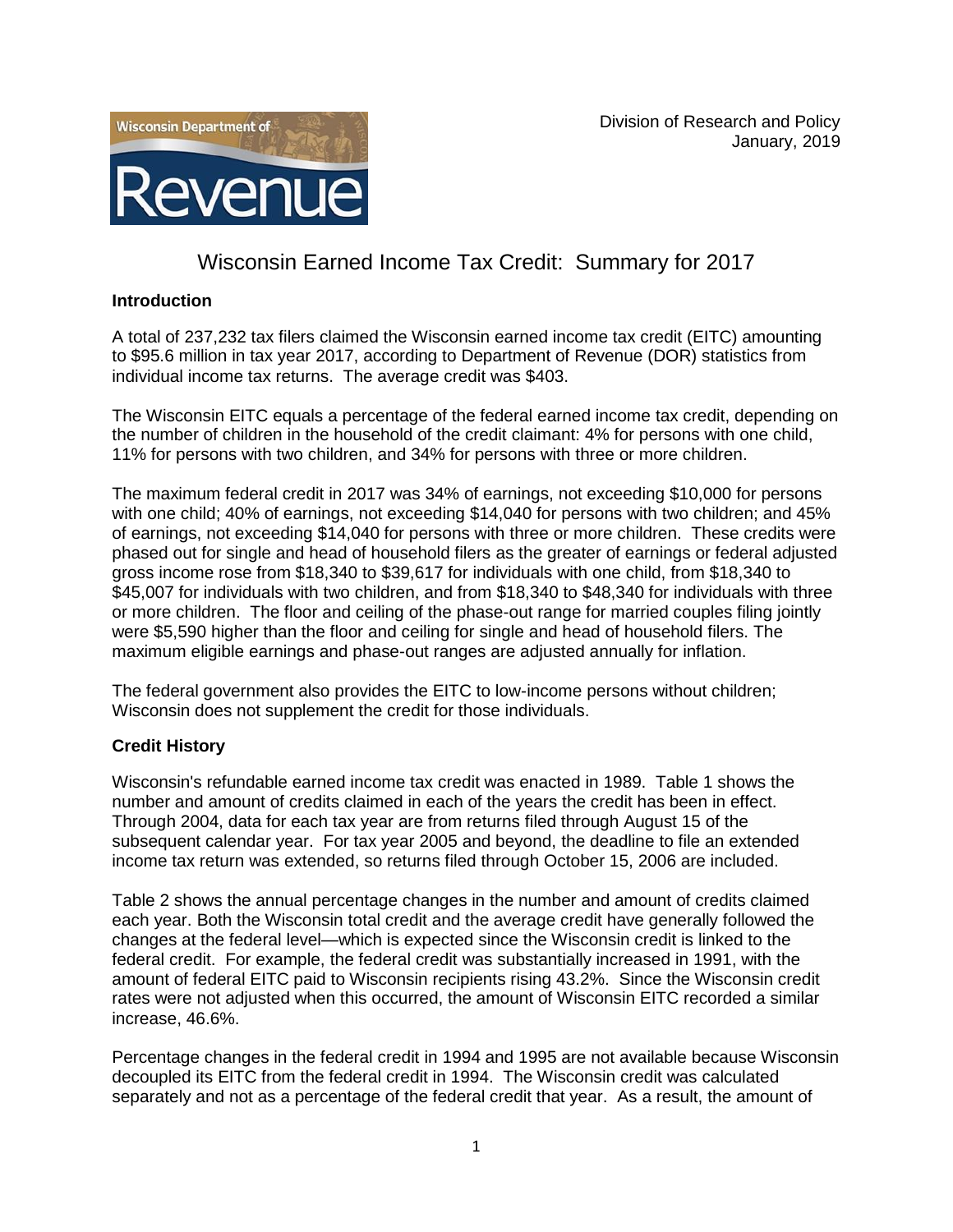the federal credit received was not reported on the Wisconsin tax return. One apparent effect of decoupling was a decrease in participation. The number of persons claiming the Wisconsin EITC was lower in 1994, when the credit was decoupled, than in

1993. Participation rebounded sharply in 1995, surging 11.5%, when the credit was once again based on the federal credit.

The number of Wisconsin EITC recipients and the amount claimed declined in the late 1990s, but both have increased since then. In 2009, the number of recipients and the amount of credits surged again due to an increase in the credit rate for individuals with three or more children and an increase in the eligible income range for married filers. In 2011 Wisconsin reduced the state credit for filers with two children from 14% of the federal credit to 11% of the federal credit. Wisconsin similarly reduced the state credit for filers with three or more children from 43% of the federal credit to 34% of the federal credit.

| Federal and State Earned Income Tax Credits in Wisconsin, Tax Years 1989 -<br>2017 |            |                       |         |                         |         |  |
|------------------------------------------------------------------------------------|------------|-----------------------|---------|-------------------------|---------|--|
| <b>Tax Year</b>                                                                    | Number Of  | <b>Federal Credit</b> | Average | <b>Wisconsin Credit</b> | Average |  |
|                                                                                    | Recipients | Amount* (\$ thou)     | (3)     | Amount (\$ thou)        | (3)     |  |
| 1989                                                                               | 126,511    | \$68,409.8            | \$541   | \$16,464.1              | \$130   |  |
| 1990                                                                               | 136,205    | 77,718.0              | 571     | 18,916.8                | 139     |  |
| 1991                                                                               | 153,194    | 111,255.2             | 726     | 27,725.0                | 181     |  |
| 1992                                                                               | 165,951    | 134,697.7             | 812     | 33,572.0                | 202     |  |
| 1993                                                                               | 172,425    | 153,726.5             | 892     | 38,652.1                | 224     |  |
| 1994                                                                               | 171,260    | N/A                   | N/A     | 49,150.1                | 287     |  |
| 1995                                                                               | 191,019    | 287,033.7             | 1,503   | 54,750.6                | 287     |  |
| 1996                                                                               | 195,980    | 332,449.8             | 1,696   | 58,177.5                | 297     |  |
| 1997                                                                               | 194,023    | 344,338.8             | 1,775   | 60,760.8                | 313     |  |
| 1998                                                                               | 189,102    | 342,960.1             | 1,814   | 59,932.8                | 317     |  |
| 1999                                                                               | 185,442    | 339,062.5             | 1,828   | 59,057.7                | 318     |  |
| 2000                                                                               | 185,499    | 342,729.6             | 1,848   | 59,075.7                | 318     |  |
| 2001                                                                               | 189,586    | 355,624.2             | 1,876   | 60,346.8                | 318     |  |
| 2002                                                                               | 210,624    | 410,860.2             | 1,951   | 69,029.2                | 328     |  |
| 2003                                                                               | 214,164    | 423,617.1             | 1,978   | 69,765.9                | 326     |  |
| 2004                                                                               | 216,707    | 445,730.6             | 2,057   | 73,482.6                | 339     |  |
| 2005                                                                               | 223,518    | 478,468.8             | 2,141   | 78,831.0                | 353     |  |
| 2006                                                                               | 227,497    | 506,355.6             | 2,226   | 83,193.4                | 366     |  |
| 2007                                                                               | 236,691    | 550,017.1             | 2,324   | 89,549.0                | 378     |  |
| 2008                                                                               | 243,131    | 585,144.5             | 2,407   | 95,848.1                | 394     |  |
| 2009                                                                               | 273,939    | 708,646.4             | 2,587   | 127,868.2               | 466     |  |
| 2010                                                                               | 268,612    | 691,981.9             | 2,576   | 124,032.5               | 462     |  |
| 2011                                                                               | 268,171    | 711,117.2             | 2,652   | 100,854.0               | 376     |  |
| 2012                                                                               | 264,831    | 713,823.4             | 2,695   | 99,550.1                | 376     |  |
| 2013                                                                               | 264,815    | 735,419.1             | 2,777   | 102,233.2               | 386     |  |
| 2014                                                                               | 252,918    | 714,470.8             | 2,825   | 99,552.8                | 394     |  |
| 2015                                                                               | 252,898    | 723,799.2             | 2,862   | 99,718.7                | 394     |  |
| 2016                                                                               | 245,880    | 701,901.5             | 2,855   | 97,821.8                | 398     |  |
| 2017                                                                               | 237,232    | \$679,538.6           | \$2,864 | \$95,641.5              | \$403   |  |

Table 1

\* For taxpayers with Wisconsin EITC only. Data on federal credits for other taxpayers, in particular, persons without children, are not reported on Wisconsin tax returns. N/A: The Wisconsin credit was calculated separately from the federal credit in 1994. As a result, the amount of federal credit was not recorded on the Wisconsin tax return in 1994.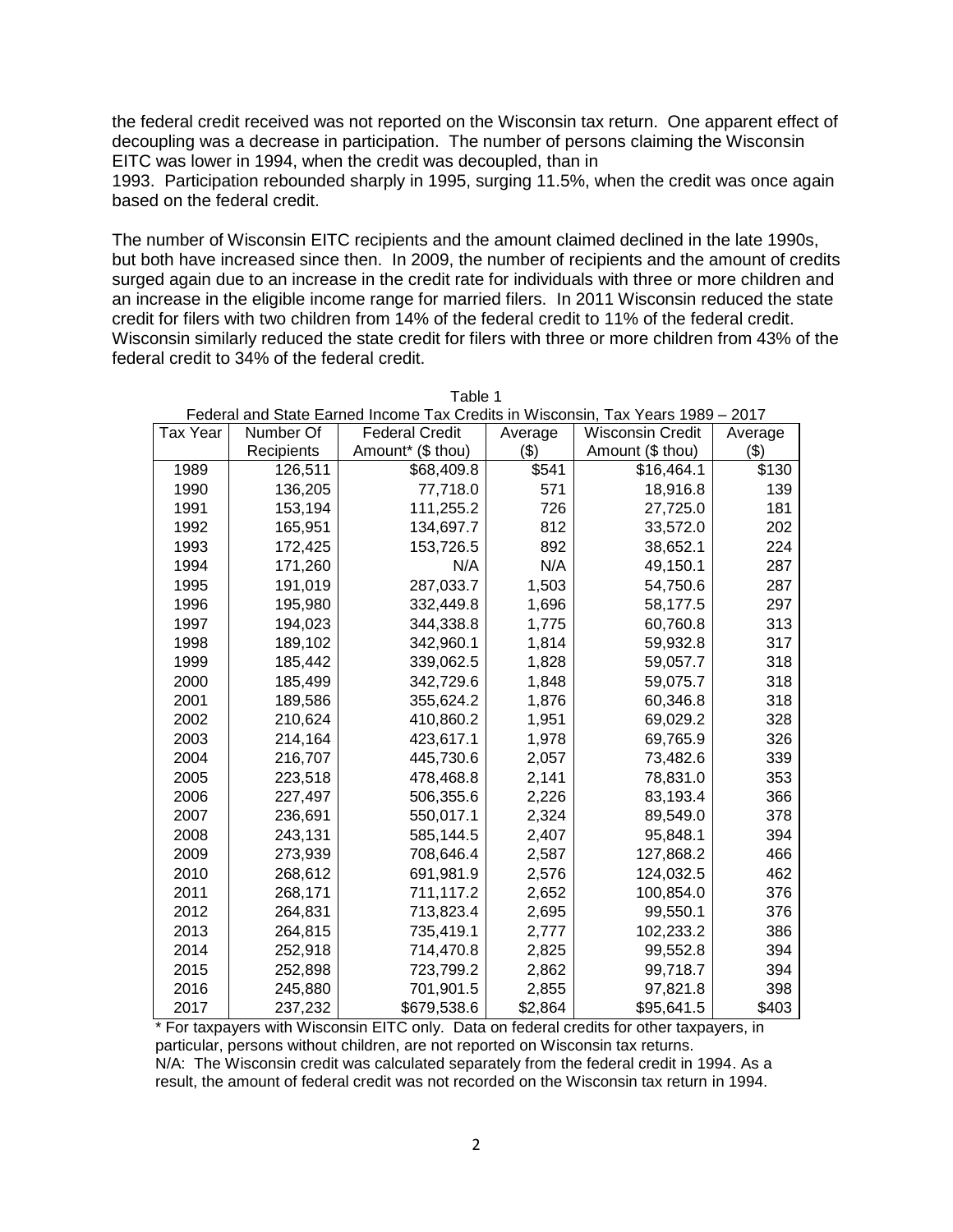|                 |            | <b>Federal Credit</b> |           | Wisconsin            |         |
|-----------------|------------|-----------------------|-----------|----------------------|---------|
| <b>Tax Year</b> | Number Of  | Amount*               | Average   | <b>Credit Amount</b> | Average |
|                 | Recipients | (\$ thou)             | \$)       | (\$ thou)            | (3)     |
| 1989-1990       | 7.7%       | 13.6%                 | 5.5%      | 14.9%                | 6.7%    |
| 1990-1991       | 12.5       | 43.2                  | 27.3      | 46.6                 | 30.3    |
| 1991-1992       | 8.3        | 21.1                  | 11.8      | 21.1                 | 11.8    |
| 1992-1993       | 3.9        | 14.1                  | 9.8       | 15.1                 | 10.8    |
| 1993-1994       | $-0.7$     | <b>NA</b>             | <b>NA</b> | 27.2                 | 28.0    |
| 1994-1995       | 11.5       | <b>NA</b>             | <b>NA</b> | 11.4                 | $-0.1$  |
| 1995-1996       | 2.6        | 15.8                  | 12.9      | 6.3                  | 3.6     |
| 1996-1997       | $-1.0$     | 3.6                   | 4.6       | 4.4                  | 5.4     |
| 1997-1998       | $-2.5$     | $-0.4$                | 2.2       | $-1.4$               | 1.2     |
| 1998-1999       | $-1.9$     | $-1.1$                | 0.8       | $-1.5$               | 0.3     |
| 1999-2000       | 0.0        | 1.1                   | 1.1       | 0.0                  | 0.0     |
| 2000-2001       | 2.2        | 3.8                   | 1.5       | 2.2                  | $-0.1$  |
| 2001-2002       | 11.1       | 15.5                  | 4.0       | 14.4                 | 3.1     |
| 2002-2003       | 1.7        | 3.1                   | 1.4       | 1.1                  | $-0.6$  |
| 2003-2004       | 1.2        | 5.2                   | 4.0       | 5.3                  | 4.0     |
| 2004-2005       | 3.1        | 7.3                   | 4.1       | 7.3                  | 4.0     |
| 2005-2006       | 1.8        | 5.8                   | 4.0       | 5.5                  | 3.7     |
| 2006-2007       | 4.0        | 8.6                   | 4.4       | 7.6                  | 3.3     |
| 2007-2008       | 2.7        | 6.4                   | 3.6       | 7.0                  | 4.2     |
| 2008-2009       | 12.7       | 21.1                  | 7.5       | 33.4                 | 18.3    |
| 2009-2010       | $-1.9$     | $-2.4$                | $-0.4$    | $-3.0$               | $-0.9$  |
| 2010-2011       | $-0.2$     | 2.8                   | 3.0       | $-18.7$              | $-18.6$ |
| 2011-2012       | $-1.2$     | 0.4                   | 1.6       | $-1.3$               | 0.0     |
| 2012-2013       | $-0.0$     | 3.0                   | 3.0       | 2.7                  | 2.7     |
| 2013-2014       | $-4.5$     | $-2.8$                | 1.7       | $-2.6$               | 2.0     |
| 2014-2015       | $-0.0$     | 1.3                   | 1.3       | 0.2                  | 0.0     |
| 2015-2016       | $-2.8$     | 3.0                   | $-0.2$    | $-1.9$               | 1.0     |
| 2016-2017       | $-3.5%$    | $-3.2%$               | 0.3%      | $-2.2%$              | 1.3%    |

| Table 2                                                  |
|----------------------------------------------------------|
| Federal and State Earned Income Tax Credits in Wisconsin |
| Annual Percentage Changes, Tax Years 1989 - 2017         |

\* For taxpayers with Wisconsin EITC only. Data on federal credits for other taxpayers, in particular, persons without children, are not reported on Wisconsin tax returns.

N/A: Not available because the Wisconsin credit was calculated separately from the federal credit in 1994. As a result, the amount of federal credit was not recorded on the Wisconsin tax return in 1994.

### **Credits by Filing Status**

Table 3 reports the number of 2017 EITC recipients, the number of children they have, and the amount of credits they receive by filing status and number of children. As the table shows, most recipients are unmarried. About 64% of claimants are heads of household, that is, single persons with children who are considered dependents for tax purposes, and about 11% are single filers who do not claim their children as dependents on their tax returns, typically because the non-custodial parent is allowed the dependency claim.

While married couples only comprise about 25% of the recipients, married couples received 35% of the credit, and their average credit of \$553 was substantially higher than the averages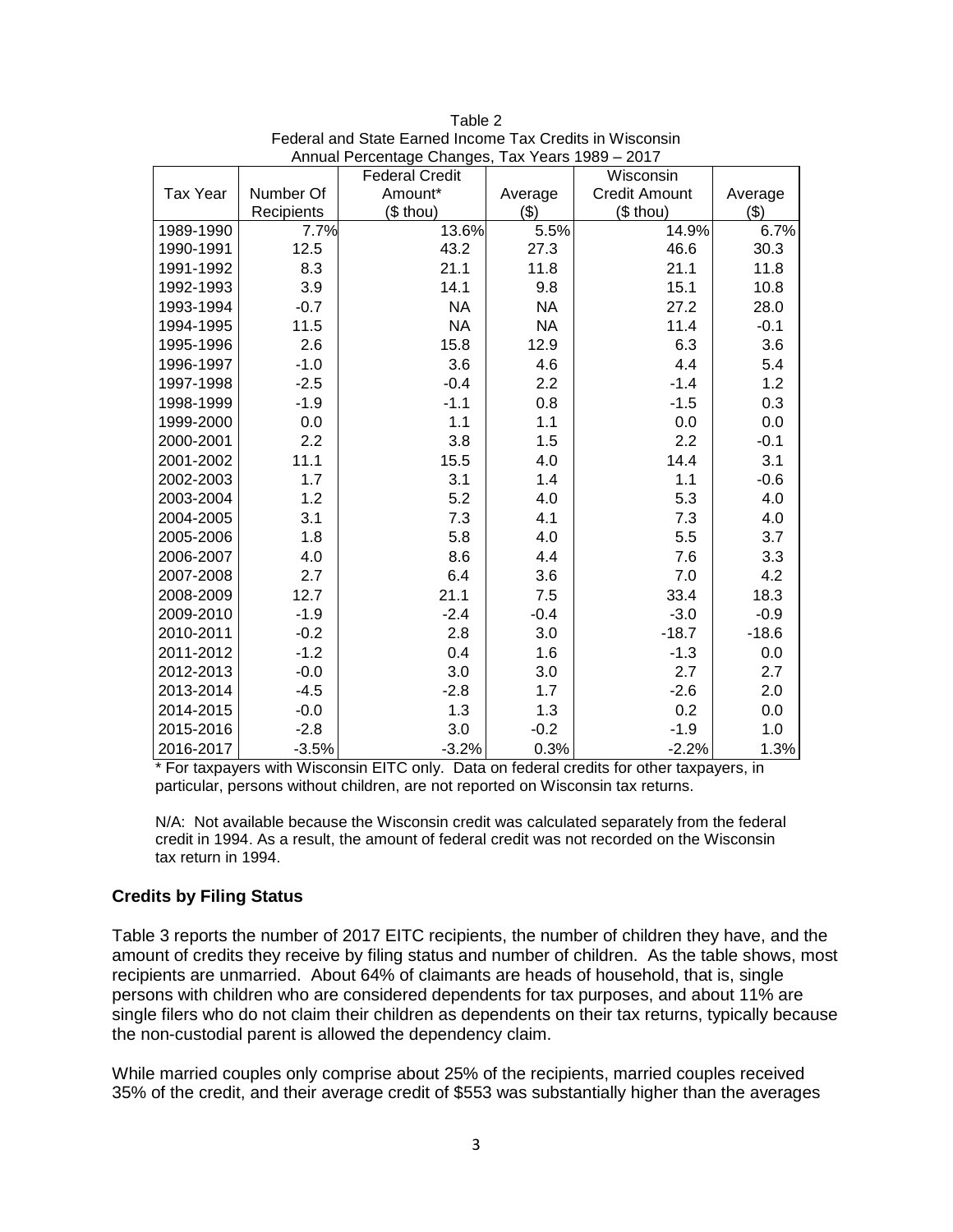for heads of household (\$364) and single filers (\$284). Married couples had higher average credits and received a larger share of the total credit amount because a larger percentage of them had three or more children, which qualifies for the largest credit. Thirty-six percent of married claimants had three or more children compared to 8% for single claimants and 14% for head of household claimants.

| Wisconsin Earned Income Tax Credit Claimants by Filing Status and Number of Dependents, 2017 |           |         |            |                     |        |         |  |  |
|----------------------------------------------------------------------------------------------|-----------|---------|------------|---------------------|--------|---------|--|--|
| Filing Status/                                                                               | Number of | $%$ of  | Number of  | <b>Total Amount</b> | $%$ of | Average |  |  |
| <b>Number of Dependents</b>                                                                  | Claimants | Total   | Dependents |                     | Total  | Amount  |  |  |
| Single                                                                                       |           |         |            |                     |        |         |  |  |
| 1 Dependent                                                                                  | 17,617    | 7.4%    | 17,617     | \$1,721,390         | 1.8%   | \$98    |  |  |
| 2 Dependents                                                                                 | 5,901     | 2.5%    | 11,802     | 2,408,781           | 2.5%   | 408     |  |  |
| 3 or More Dependents                                                                         | 2,159     | 0.9%    | 6,481      | 3,168,212           | 3.3%   | 1467    |  |  |
| Subtotal                                                                                     | 25,677    | 10.8%   | 35,900     | 7,298,383           | 7.6%   | 284     |  |  |
| <b>Head of Household</b>                                                                     |           |         |            |                     |        |         |  |  |
| 1 Dependent                                                                                  | 83,741    | 35.3%   | 83,741     | 7,322,456           | 7.7%   | 87      |  |  |
| 2 Dependents                                                                                 | 45,743    | 19.3%   | 91,486     | 17,681,596          | 18.5%  | 387     |  |  |
| 3 or More Dependents                                                                         | 21,732    | 9.2%    | 65,314     | 29,974,052          | 31.3%  | 1379    |  |  |
| Subtotal                                                                                     | 151,216   | 63.7%   | 240,541    | 54,978,104          | 57.5%  | 364     |  |  |
| <b>Married Joint</b>                                                                         |           |         |            |                     |        |         |  |  |
| 1 Dependent                                                                                  | 17,532    | 7.4%    | 17,532     | 1,430,856           | 1.5%   | 82      |  |  |
| 2 Dependents                                                                                 | 21,375    | 9.0%    | 42,750     | 7,101,562           | 7.4%   | 332     |  |  |
| 3 or More Dependents                                                                         | 21,432    | $9.0\%$ | 64,732     | 24,832,620          | 26.0%  | 1159    |  |  |
| Subtotal                                                                                     | 60,339    | 25.4%   | 125,014    | 33,365,038          | 34.9%  | 553     |  |  |
| <b>All Filers</b>                                                                            |           |         |            |                     |        |         |  |  |
| 1 Dependent                                                                                  | 118,890   | 50.1%   | 118,890    | 10,474,702          | 11.0%  | 88      |  |  |
| 2 Dependents                                                                                 | 73,019    | 30.8%   | 146,038    | 27,191,939          | 28.4%  | 372     |  |  |
| 3 or More Dependents                                                                         | 45,323    | 19.1%   | 136,527    | 57,974,884          | 60.6%  | 1279    |  |  |
| Total                                                                                        | 237,232   | 100.0%  | 401,455    | \$95,641,525        | 100.0% | \$403   |  |  |

Table 3 Wisconsin Earned Income Tax Credit Claimants by Filing Status and Number of Dependents, 2017

Components may not sum to total due to rounding.

### **Credits by Number of Dependents**

Table 3 also shows that half of the filers claiming an earned income tax credit had one dependent (50.1%), while 30.8% had two, and 19.1% had three or more. Because Wisconsin provides substantially larger credits to larger families, 60.6% of the credit went to recipients with three or more children, 28.4% to those with two children, and 11.0% to those with one child.

The effect of the Wisconsin adjustment for family size can also be seen by comparing the average credit, which was \$1,279 for those with three or more dependents, \$372 for those with two dependents, and \$88 for those with one dependent.

### **Credits by County**

Table 4 shows the number and amount of credits and the average credit for Wisconsin's 72 counties in 2017. Milwaukee County, the state's most populous county, had 58,520 credits totaling \$26.9 million and an average credit of \$460. That county accounted for 25% of all state EITC recipients and 28% of all credits paid. The second largest county, Dane, had 13,545 recipients claiming approximately \$4.9 million, for an average credit of \$364. The county with the highest average credit was Menominee; its \$524 average was 30% higher than the state average of \$403.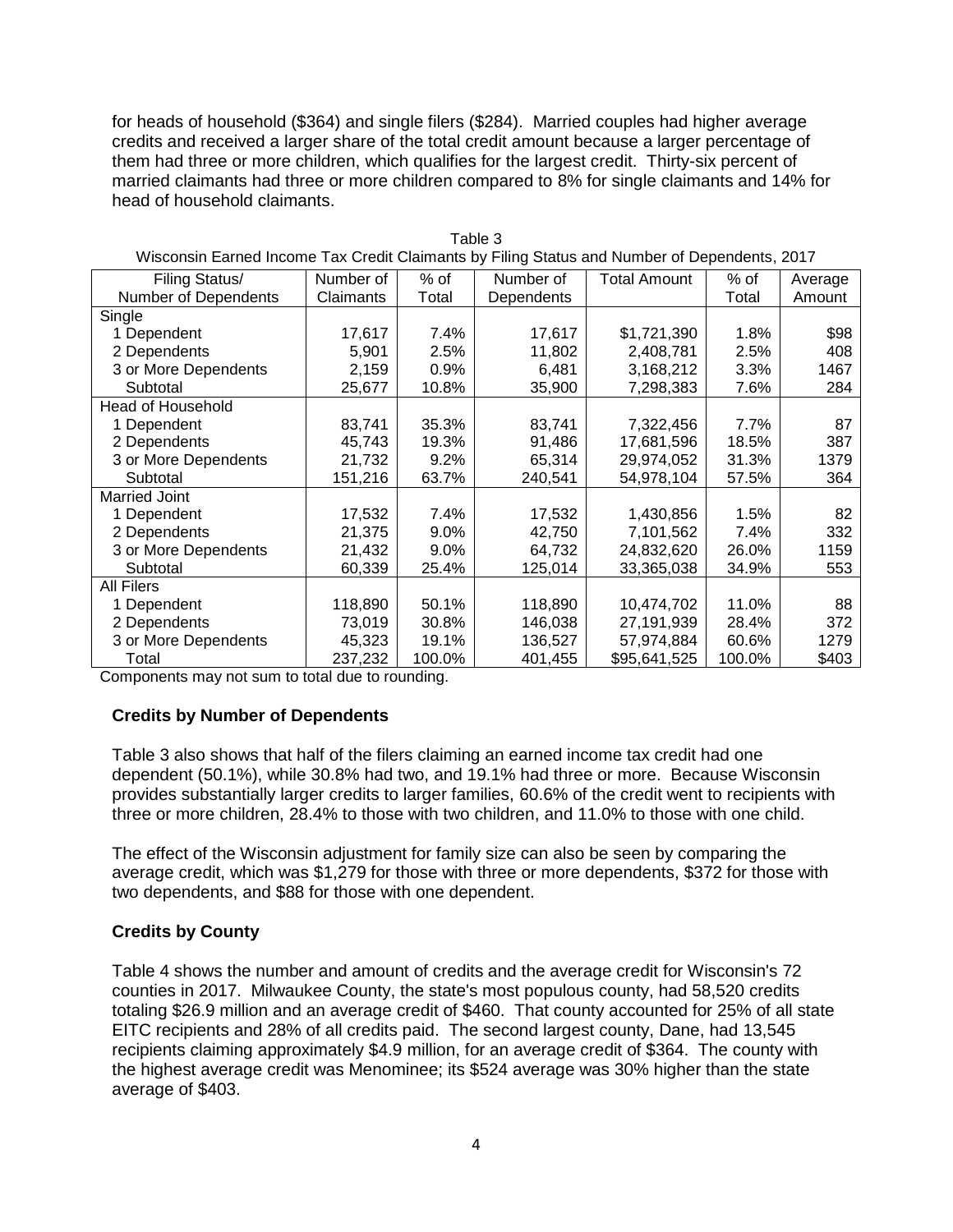|                | Number of | Amount of   | Average     |              | Number of | Amount of    | Average     |  |
|----------------|-----------|-------------|-------------|--------------|-----------|--------------|-------------|--|
| County         | Claimants | Credit (\$) | Credit (\$) | County       | Claimants | Credit (\$)  | Credit (\$) |  |
| Adams          | 812       | \$343,812   | \$423       | Marinette    | 1,931     | 710,355      | 368         |  |
| Ashland        | 873       | 383,578     | 439         | Marquette    | 617       | 255,655      | 414         |  |
| Barron         | 2,310     | 896,925     | 388         | Menominee    | 575       | 301,246      | 524         |  |
| Bayfield       | 685       | 276,942     | 404         | Milwaukee    | 58,520    | 26,937,107   | 460         |  |
| <b>Brown</b>   | 11,335    | 4,461,064   | 394         | Monroe       | 2,068     | 869,355      | 420         |  |
| <b>Buffalo</b> | 575       | 239,196     | 416         | Oconto       | 1,447     | 566,553      | 392         |  |
| <b>Burnett</b> | 721       | 311,459     | 432         | Oneida       | 1,491     | 545,257      | 366         |  |
| Calumet        | 1,229     | 456,102     | 371         | Outagamie    | 6,836     | 2,506,255    | 367         |  |
| Chippewa       | 2,669     | 1,091,022   | 409         | Ozaukee      | 1,604     | 543,196      | 339         |  |
| Clark          | 1,352     | 611,775     | 453         | Pepin        | 298       | 100,156      | 336         |  |
| Columbia       | 2,115     | 731,481     | 346         | Pierce       | 1,104     | 383,779      | 348         |  |
| Crawford       | 756       | 329,558     | 436         | Polk         | 1,892     | 711,317      | 376         |  |
| Dane           | 13,545    | 4,930,709   | 364         | Portage      | 2,421     | 877,831      | 363         |  |
| Dodge          | 3,146     | 1,094,681   | 348         | Price        | 636       | 252,376      | 397         |  |
| Door           | 928       | 345,453     | 372         | Racine       | 9,849     | 4,138,440    | 420         |  |
| Douglas        | 1,886     | 677,129     | 359         | Richland     | 760       | 328,772      | 433         |  |
| Dunn           | 1,691     | 662,566     | 392         | Rock         | 8,355     | 3,238,799    | 388         |  |
| Eau Claire     | 3,995     | 1,501,710   | 376         | <b>Rusk</b>  | 737       | 323,731      | 439         |  |
| Florence       | 168       | 57,264      | 341         | Sauk         | 2,749     | 1,040,890    | 379         |  |
| Fond du Lac    | 3,888     | 1,452,330   | 374         | Sawyer       | 929       | 415,336      | 447         |  |
| Forest         | 489       | 218,543     | 447         | Shawano      | 1,924     | 813,067      | 423         |  |
| Grant          | 1,975     | 820,419     | 415         | Sheboygan    | 4,496     | 1,736,831    | 386         |  |
| Green          | 1,461     | 550,048     | 376         | St. Croix    | 2,295     | 808,862      | 352         |  |
| Green Lake     | 800       | 300,337     | 375         | Taylor       | 840       | 367,615      | 438         |  |
| lowa           | 951       | 376,047     | 395         | Trempealeau  | 1,237     | 492,551      | 398         |  |
| Iron           | 253       | 82,055      | 324         | Vernon       | 1,232     | 593,164      | 481         |  |
| Jackson        | 920       | 365,573     | 397         | <b>Vilas</b> | 910       | 367,575      | 404         |  |
| Jefferson      | 3,036     | 1,105,644   | 364         | Walworth     | 3,828     | 1,426,093    | 373         |  |
| Juneau         | 1,399     | 571,247     | 408         | Washburn     | 844       | 362,379      | 429         |  |
| Kenosha        | 7,606     | 2,992,815   | 393         | Washington   | 3,256     | 1,068,392    | 328         |  |
| Kewaunee       | 696       | 272,683     | 392         | Waukesha     | 7,449     | 2,518,018    | 338         |  |
| La Crosse      | 3,985     | 1,543,678   | 387         | Waupaca      | 2,139     | 814,867      | 381         |  |
| Lafayette      | 694       | 303,091     | 437         | Waushara     | 973       | 411,923      | 423         |  |
| Langlade       | 963       | 403,502     | 419         | Winnebago    | 6,535     | 2,406,435    | 368         |  |
| Lincoln        | 1,193     | 415,385     | 348         | Wood         | 3,355     | 1,346,856    | 401         |  |
| Manitowoc      | 3,180     | 1,196,924   | 376         | Other*       | 1,319     | 437,469      | 332         |  |
| Marathon       | 5,501     | 2,250,275   | 409         | <b>Total</b> | 237,232   | \$95,641,525 | \$403       |  |

Table 4 Earned Income Tax Credit Claimants by County, 2017

\* Includes returns for which no county was listed.

Components may not sum to total due to rounding.

### **Participation by County**

Two measures of the extent of participation in the EITC are the percentage of tax returns from the county that claim the credit and the percentage of the county's population in tax filing units receiving the EITC. For the latter measure, the number of people in a tax filing unit was based on the filing status (married couples filing jointly counted as two persons; heads of household and single filers as one) and on the number of dependents claimed for purposes of the EITC.

Table 5 shows both of these measures; again Menominee County stands out with far higher participation than any other county. While the EITC was claimed on 8.0% of all tax returns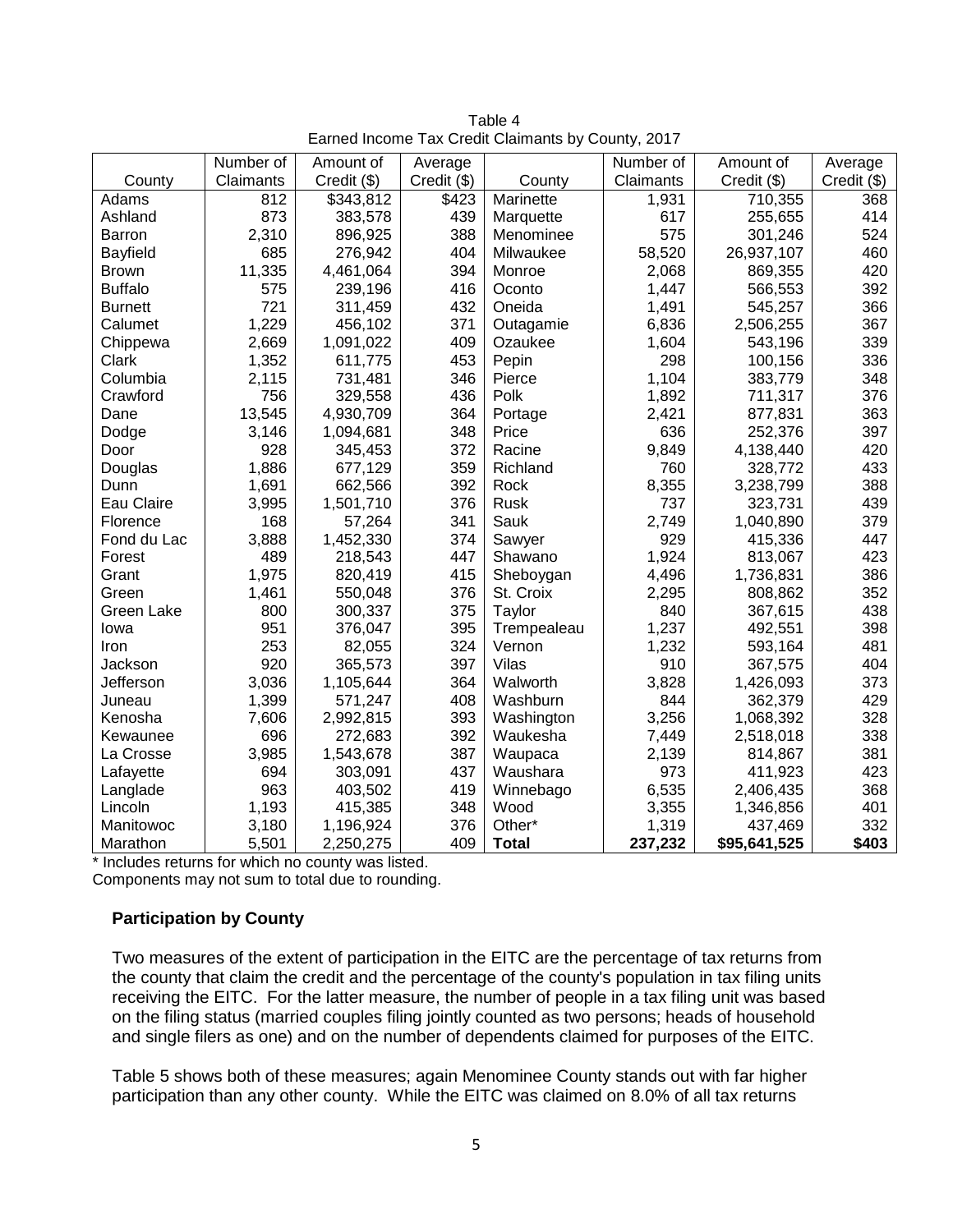statewide, 30.5% of Menominee County returns included a claim for the credit. Similarly, 40.7% of Menominee County's population was in tax filing units receiving the EITC. For all other counties, the percent of returns with the EITC ranged from 3.6% (Ozaukee County) to 13.4% (Milwaukee County) and the share of population in tax filing units receiving the EITC ranged from 5.3% (Ozaukee County) to 17.9% (Milwaukee County). Map 1 shows the percentage of tax returns from each county that claim the credit and Map 2 shows the percentage of each county's population in tax filing units receiving the credit.

|                |         |             | Percent of |            |             | Percent of |
|----------------|---------|-------------|------------|------------|-------------|------------|
|                | Tax     | <b>EITC</b> | Returns    | 2017       | <b>EITC</b> | Population |
| County         | Returns | Returns     | with EITC  | Population | Population* | with EITC  |
| Adams          | 9,325   | 812         | 8.7%       | 20,644     | 2,479       | 12.0%      |
| Ashland        | 7,364   | 873         | 11.9%      | 16,006     | 2,646       | 16.5%      |
| <b>Barron</b>  | 23,017  | 2,310       | 10.0%      | 46,274     | 6,936       | 15.0%      |
| Bayfield       | 7,544   | 685         | 9.1%       | 15,301     | 2,131       | 13.9%      |
| <b>Brown</b>   | 129,297 | 11,335      | 8.8%       | 259,460    | 33,120      | 12.8%      |
| <b>Buffalo</b> | 6,657   | 575         | 8.6%       | 13,703     | 1,798       | 13.1%      |
| <b>Burnett</b> | 7,293   | 721         | 9.9%       | 15,486     | 2,188       | 14.1%      |
| Calumet        | 22,838  | 1,229       | 5.4%       | 52,320     | 3,710       | 7.1%       |
| Chippewa       | 29,763  | 2,669       | 9.0%       | 64,364     | 8,170       | 12.7%      |
| Clark          | 14,632  | 1,352       | 9.2%       | 34,748     | 4,341       | 12.5%      |
| Columbia       | 29,696  | 2,115       | 7.1%       | 57,053     | 6,136       | 10.8%      |
| Crawford       | 7,666   | 756         | 9.9%       | 16,707     | 2,352       | 14.1%      |
| Dane           | 275,260 | 13,545      | 4.9%       | 524,787    | 38,776      | 7.4%       |
| Dodge          | 42,261  | 3,146       | 7.4%       | 89,908     | 9,306       | 10.4%      |
| Door           | 15,467  | 928         | 6.0%       | 28,340     | 2,792       | 9.9%       |
| Douglas        | 20,000  | 1,886       | 9.4%       | 44,294     | 5,457       | 12.3%      |
| Dunn           | 19,501  | 1,691       | 8.7%       | 44,603     | 5,217       | 11.7%      |
| Eau Claire     | 49,494  | 3,995       | 8.1%       | 102,340    | 11,743      | 11.5%      |
| Florence       | 2,055   | 168         | 8.2%       | 4,468      | 501         | 11.2%      |
| Fond du Lac    | 49,975  | 3,888       | 7.8%       | 103,704    | 11,507      | 11.1%      |
| Forest         | 4,181   | 489         | 11.7%      | 9,256      | 1,488       | 16.1%      |
| Grant          | 22,680  | 1,975       | 8.7%       | 52,725     | 6,123       | 11.6%      |
| Green          | 18,397  | 1,461       | 7.9%       | 36,879     | 4,408       | 12.0%      |
| Green Lake     | 9,316   | 800         | 8.6%       | 19,175     | 2,400       | 12.5%      |
| lowa           | 11,753  | 951         | 8.1%       | 23,831     | 2,900       | 12.2%      |
| Iron           | 3,004   | 253         | 8.4%       | 5,927      | 729         | 12.3%      |
| Jackson        | 9,232   | 920         | 10.0%      | 20,773     | 2,785       | 13.4%      |
| Jefferson      | 40,758  | 3,036       | 7.4%       | 84,412     | 8,956       | 10.6%      |
| Juneau         | 12,221  | 1,399       | 11.4%      | 27,079     | 4,220       | 15.6%      |
| Kenosha        | 80,120  | 7,606       | 9.5%       | 168,065    | 21,911      | 13.0%      |
| Kewaunee       | 10,070  | 696         | 6.9%       | 20,783     | 2,207       | 10.6%      |
| La Crosse      | 57,096  | 3,985       | 7.0%       | 118,675    | 11,716      | 9.9%       |
| Lafayette      | 7,713   | 694         | 9.0%       | 17,003     | 2,186       | 12.9%      |
| Langlade       | 9,460   | 963         | 10.2%      | 20,072     | 2,959       | 14.7%      |
| Lincoln        | 14,130  | 1,193       | 8.4%       | 28,830     | 3,496       | 12.1%      |
| Manitowoc      | 39,463  | 3,180       | 8.1%       | 81,076     | 9,452       | 11.7%      |
| Marathon       | 67,618  | 5,501       | 8.1%       | 134,943    | 16,691      | 12.4%      |

| Table 5                                                |  |
|--------------------------------------------------------|--|
| Earned Income Tax Credit Participation by County, 2017 |  |

\*The EITC population was based on the filing status (married couples filing jointly counted as two persons; heads of household and single filers as one) and on the number of dependents claimed for purposes of the EITC.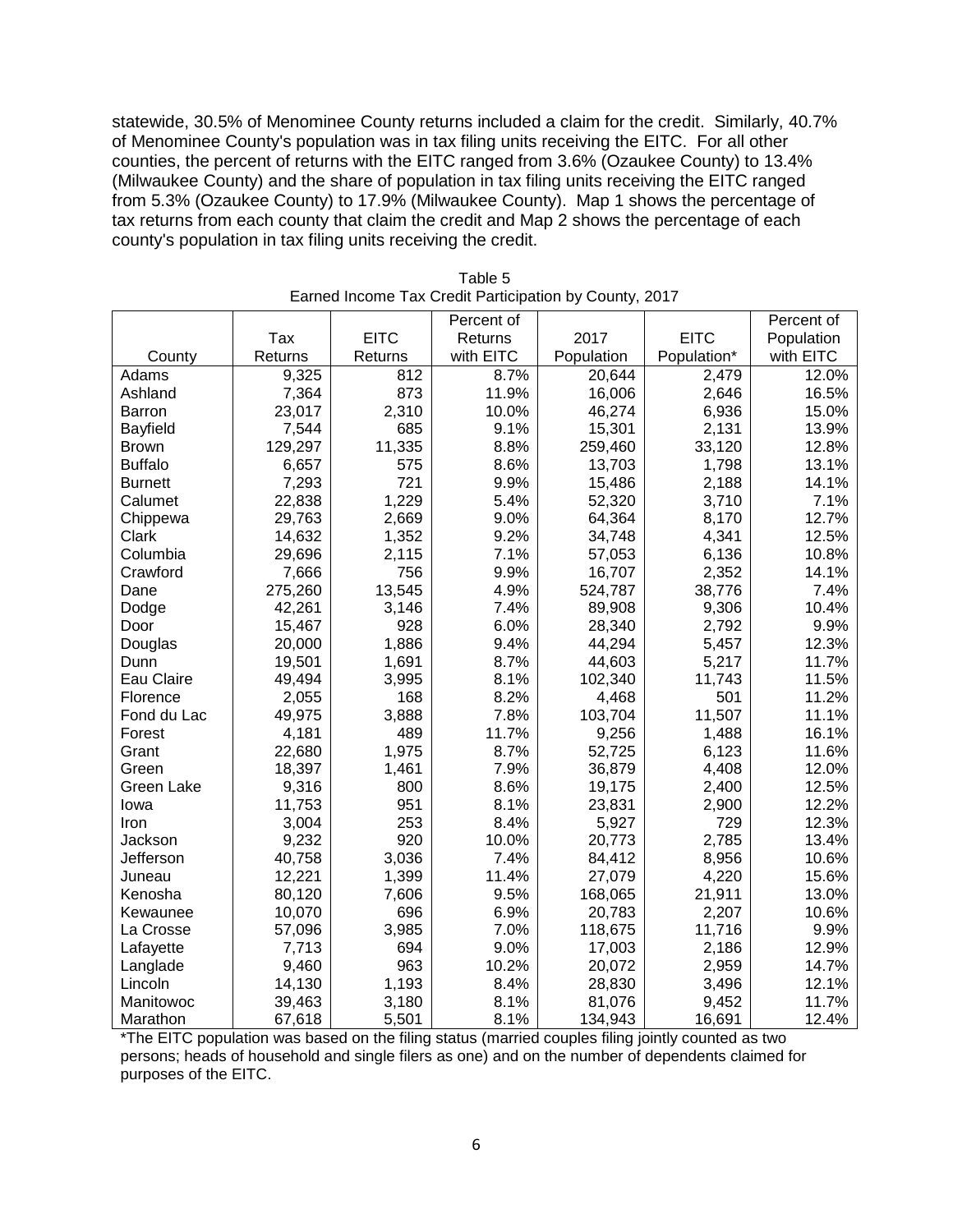|             |           |             | Percent of |            |             | Percent of |
|-------------|-----------|-------------|------------|------------|-------------|------------|
|             | Tax       | <b>EITC</b> | Returns    | 2017       | <b>EITC</b> | Population |
| County      | Returns   | Returns     | With EITC  | Population | Population  | with EITC  |
| Marinette   | 20,090    | 1,931       | 9.6%       | 41,259     | 5,745       | 13.9%      |
| Marquette   | 7,515     | 617         | 8.2%       | 15,370     | 1,868       | 12.2%      |
| Menominee   | 1,887     | 575         | 30.5%      | 4,248      | 1,730       | 40.7%      |
| Milwaukee   | 437,247   | 58,520      | 13.4%      | 945,416    | 169,196     | 17.9%      |
| Monroe      | 21,145    | 2,068       | 9.8%       | 46,109     | 6,322       | 13.7%      |
| Oconto      | 18,096    | 1,447       | 8.0%       | 38,190     | 4,391       | 11.5%      |
| Oneida      | 18,667    | 1,491       | 8.0%       | 36,225     | 4,383       | 12.1%      |
| Outagamie   | 94,827    | 6,836       | 7.2%       | 182,921    | 20,325      | 11.1%      |
| Ozaukee     | 44,781    | 1,604       | 3.6%       | 88,217     | 4,713       | 5.3%       |
| Pepin       | 3,490     | 298         | 8.5%       | 7,383      | 895         | 12.1%      |
| Pierce      | 19,171    | 1,104       | 5.8%       | 41,480     | 3,228       | 7.8%       |
| Polk        | 21,042    | 1,892       | 9.0%       | 44,168     | 5,651       | 12.8%      |
| Portage     | 33,930    | 2,421       | 7.1%       | 70,761     | 7,277       | 10.3%      |
| Price       | 6,822     | 636         | 9.3%       | 14,028     | 1,977       | 14.1%      |
| Racine      | 95,182    | 9,849       | 10.3%      | 195,146    | 28,567      | 14.6%      |
| Richland    | 7,812     | 760         | 9.7%       | 17,896     | 2,394       | 13.4%      |
| Rock        | 78,488    | 8,355       | 10.6%      | 159,372    | 24,207      | 15.2%      |
| <b>Rusk</b> | 6,328     | 737         | 11.6%      | 14,735     | 2,318       | 15.7%      |
| Sauk        | 33,553    | 2,749       | 8.2%       | 62,240     | 8,224       | 13.2%      |
| Sawyer      | 7,784     | 929         | 11.9%      | 16,689     | 2,806       | 16.8%      |
| Shawano     | 19,185    | 1,924       | 10.0%      | 41,549     | 5,883       | 14.2%      |
| Sheboygan   | 58,569    | 4,496       | 7.7%       | 114,714    | 13,471      | 11.7%      |
| St. Croix   | 42,954    | 2,295       | 5.3%       | 87,828     | 6,750       | 7.7%       |
| Taylor      | 9,036     | 840         | 9.3%       | 20,692     | 2,678       | 12.9%      |
| Trempealeau | 14,804    | 1,237       | 8.4%       | 29,452     | 3,701       | 12.6%      |
| Vernon      | 13,119    | 1,232       | 9.4%       | 30,112     | 4,064       | 13.5%      |
| Vilas       | 11,046    | 910         | 8.2%       | 21,607     | 2,736       | 12.7%      |
| Walworth    | 49,105    | 3,828       | 7.8%       | 102,591    | 11,436      | 11.1%      |
| Washburn    | 8,245     | 844         | 10.2%      | 15,869     | 2,632       | 16.6%      |
| Washington  | 68,140    | 3,256       | 4.8%       | 134,630    | 9,384       | 7.0%       |
| Waukesha    | 204,043   | 7,449       | 3.7%       | 398,236    | 21,685      | 5.4%       |
| Waupaca     | 25,587    | 2,139       | 8.4%       | 52,100     | 6,434       | 12.3%      |
| Waushara    | 11,061    | 973         | 8.8%       | 24,358     | 3,075       | 12.6%      |
| Winnebago   | 82,307    | 6,535       | 7.9%       | 169,053    | 19,065      | 11.3%      |
| Wood        | 37,856    | 3,355       | 8.9%       | 74,620     | 10,115      | 13.6%      |
| Total**     | 2,972,592 | 237,232     | 8.0%       | 5,783,278  | 699,026     | 12.1%      |

Table 5 (continued) Earned Income Tax Credit Participation by County, 2017

\*\* Includes returns for which no county was listed.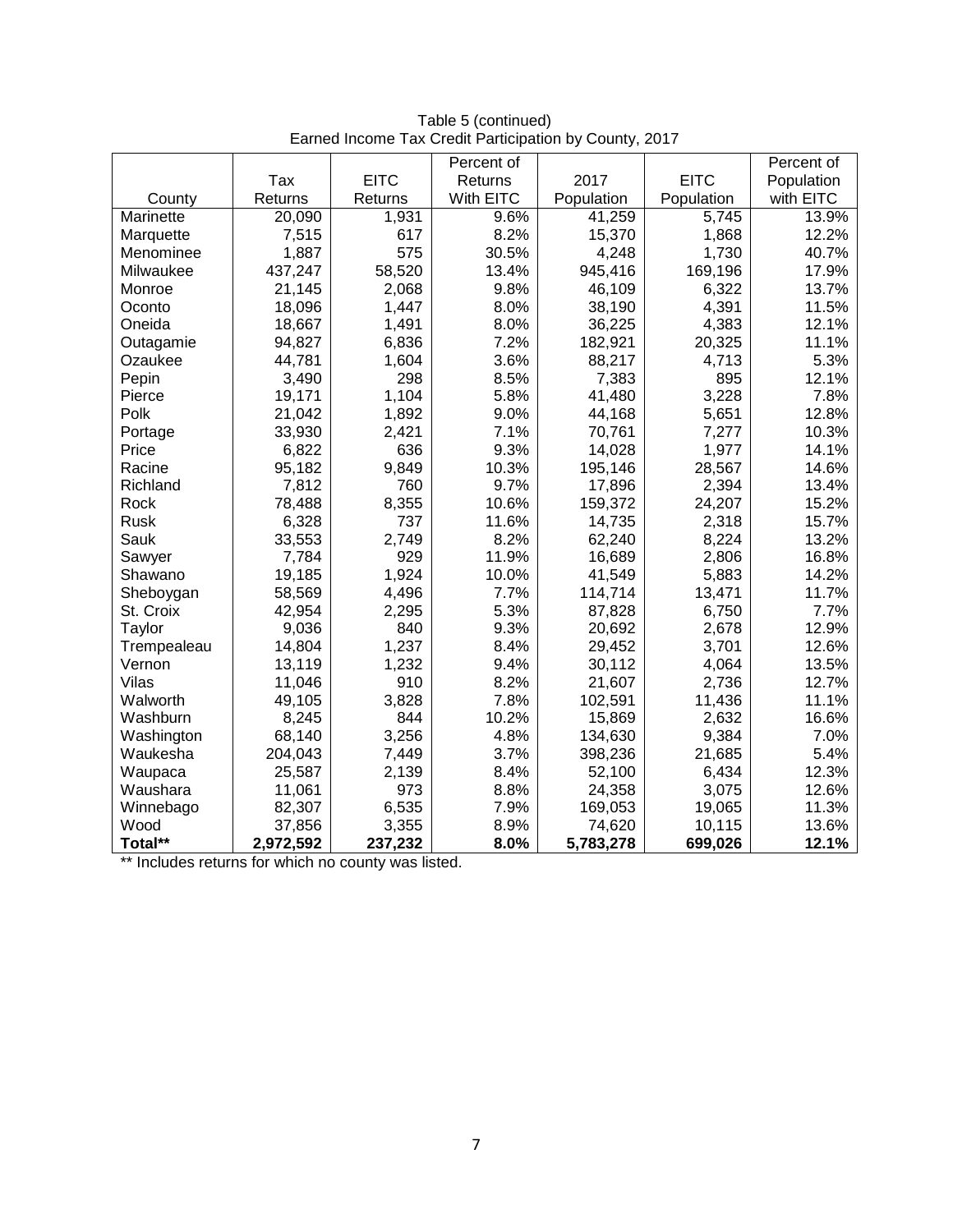Map 1 Percent of Returns with Earned Income Tax Credit by County, 2017